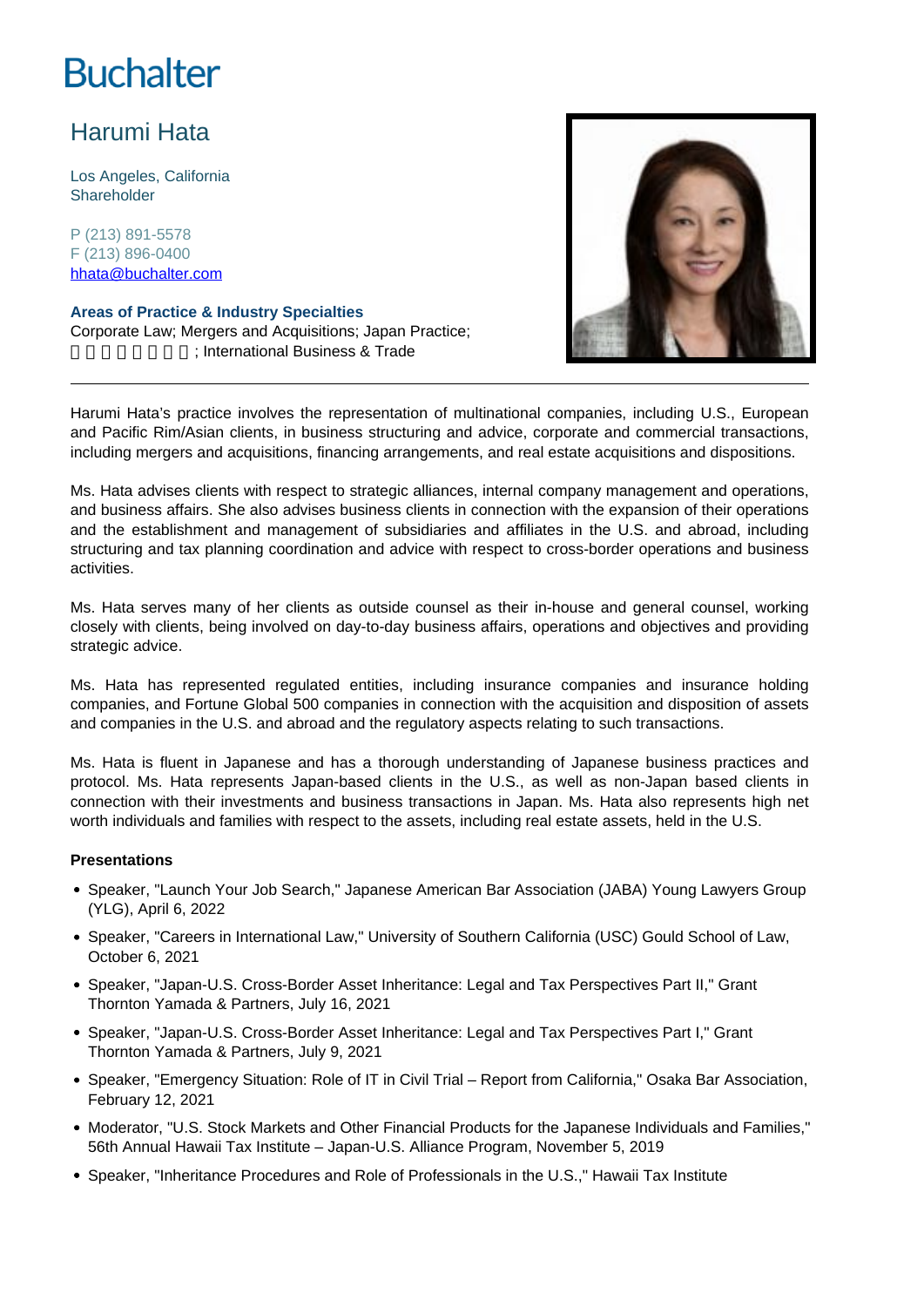Foundation, September 6, 2019

- Panelist, "International Mediation and Arbitration: Recent Developments and Current Use in Japan and the U.S.," Dai-ichi Tokyo Bar Association, May 6, 2019
- Speaker, "U.S. Business Organizations," 55th Annual Hawaii Tax Institute Japan-U.S. Alliance Program, November 5, 2018
- Guest Speaker, "U.S. Lawyer: H?ritsu S?dan," Sakura Radio , September 7, 2018
- Speaker, "21st Century U.S.-Japan Business Partnerships and Collaboration," Indigo Hotel, April 7, 2018
- Speaker, "21st Century Business: U.S.-Japan Partnerships and Collaborations," TOMODACHI Daiwa House Student Leadership Conference VI, April 3, 2018
- Speaker, "Careers in International Law," UCLA School of Law, March 7, 2018
- Speaker, "Careers in International Law," University of Southern California (USC) Gould School of Law, February 22, 2018
- Guest, "U.S. Lawyer: H?ritsu S?dan ," Sakura Radio, February 6, 2018
- Lecturer, "Mergers & Acquisitions," 2017 USC Summer Law and English Program of the University of Southern California (USC) Gould School of Law, July 19, 2017
- Lecturer, "Business Organizations," 2017 USC Summer Law and English Program of the University of Southern California (USC) Gould School of Law, July 12, 2017
- Panelist, "Japanese Diversity Roundtable," Japanese American Bar Association (JABA), May 12, 2017
- Speaker, "Careers in International Law," Loyola Law School, February 4, 2015
- Speaker, "Attorney-Client Privilege and In-House Lawyers' Roles and Related Matters," Joint Seminar with Dai-ichi Tokyo Bar Association and the State Bar of California International Law Section, March 14, 2014
- Speaker, "Current Trends of U.S. M&A and Cases Utilized M&A as Asian Market Entry Methods," International Seminar, March 11, 2014
- Speaker, "Representing Foreign Companies Making Acquisitions and Investments in the U.S.," 86th Annual Meeting of The State Bar of California, October 18, 2013
- Speaker, "Careers in International Law," Loyola Law School, April 4, 2013
- Speaker, "Pathways to Employment in International Law," Loyola Law School, March 8, 2013
- Speaker, "Capital Investment & Access to Capital," The Presidents' Forum of Southern California, April 7, 2011
- Speaker, "Hot Topics in International Mergers & Acquisitions," Business without Borders in a 'Flat' World" Conference, January 12, 2011
- Speaker, "Pathways to Employment: Careers in International Law," UC Irvine School of Law, March 4, 2010
- Speaker, "Finding the Capital You Need," The Presidents' Forum of Southern California, March 2, 2010
- Speaker, "Economic, Financial and Legal Aspects Concerning 'How to Do Business in Los Angeles County'," Los Angeles County Economic Development Corporation (LAEDC) and the World Trade Center Association Los Angeles Conference, January 15, 2010
- Speaker, "Open Mouth, Insert Foot: Avoiding Cross-Cultural Mishaps When Dealing With Foreign Clients, Counsel and Opposing Parties," International Law Section of the Los Angeles County Bar Association, October 16, 2009
- Panelist, "What is Expected of Multinational Individuals The Importance of Japanese Language Education," Japanese Educational Resource Center (JERC) Panel Discussions, June 5, 2009
- Speaker, "Diversity Symposium," National Asian Pacific American Bar Association (NAPABA) and the NAPABA Law Foundation (NLF), March 14, 2008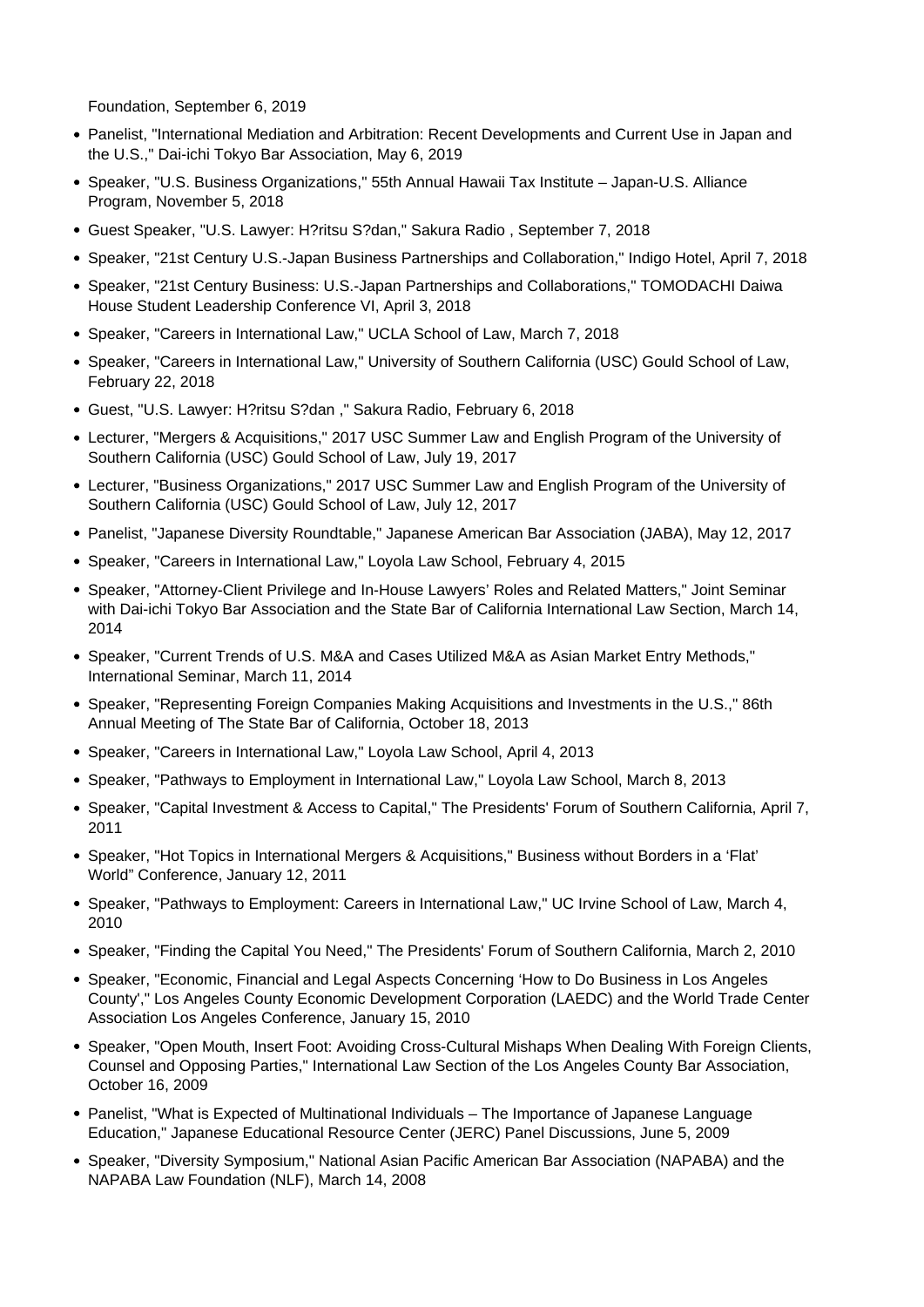- Speaker, "Global Trends in Mediation and Alternative Dispute Resolution," Section Education Institute, January 11, 2008
- Speaker, "2-for-1: How Developing a Pro Bono Practice benefits Your Career and Community," National Asian Pacific American Bar Association (NAPABA) Annual National Conference, November 22, 2007
- Speaker, "Global Trends in Mediation," Southern California Mediation Association 19th Annual Conference, November 8, 2007
- Panelist, "International Business Law Career Panel," Loyola Law School, October 11, 2007
- Speaker, "Cross-Cultural Transactions: Dealing with Drinking, Diversity, and Cultural Expectations," The State Bar of California 80th Annual Meeting, September 6, 2007
- Speaker, "The Path to Partnership Making Partner," National Asian Pacific American Bar Association (NAPABA) Annual California Regional Conference, June 8, 2007
- Speaker, "Decision 2007 Debates on International Arbitration: Asia-Pacific Ethical Dilemmas in International Arbitration," The Second Annual California International Arbitration Conference, March 6, 2007
- Speaker, "On the Fast Track to Partnership Partners Speak Out," National Asian Pacific American Bar Association (NAPABA) Annual California Regional Conference, July 8, 2006
- Speaker, "Japan, Deregulated: Japan's Improved Corporate Governance," Japan America Society of Southern California (JAS) Conference, June 2, 2006
- Speaker, "All-Star Panel: Careers for the Future," National Asian Pacific American Bar Association (NAPABA) Annual Convention, October 4, 2005
- Speaker, "Doing Business with Japan Learn from the Industry Leaders," Pac Rim Forum, July 1, 2005
- Speaker, "Investing in Small Japanese Firms: Opportunities and Pitfalls," Japan Small Company Investment Conference, March 1, 2002
- Speaker, "An Awakening Giant Asian Markets India, China, Japan," Annual CPCU Member Meeting, October 2, 2001

#### **Education**

Ms. Hata earned her J.D. at Loyola Law School in 1985, and her B.A. at Loyola Marymount University in 1982. In 2007, Ms. Hata was recognized as a Distinguished Alumna by Loyola Law School.

#### **Bar Admissions**

California

#### **Court Admissions**

- U.S. District Court for the Central District of California
- U.S. District Court for the Southern District of California

#### **Community**

- U.S.-Japan Council, Council Leader (2018-Present)
- The State Bar of California International Law and Immigration Section, Executive Committee (2010-2018) and Officer (Immediate Past Chair, 2016-2017; Chair, 2015-2016; Vice Chair, 2014-2015; Secretary, 2013-2014)
- California Lawyers Association International Law and Immigration Section (formerly, International Law Section), Executive Committee (2018-Present)
- California Lawyers Association Business Law Section
- Los Angeles County Bar Association (LACBA)